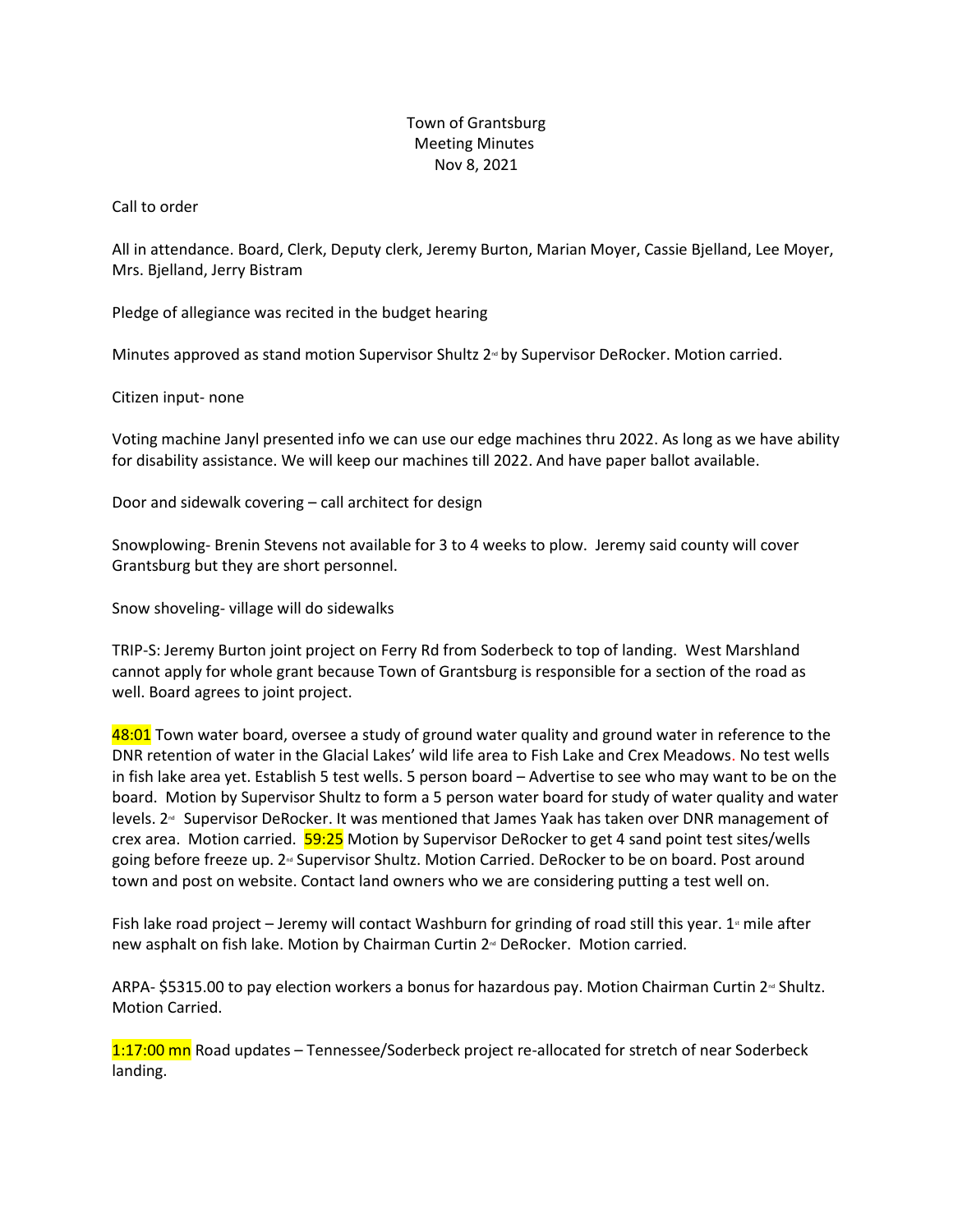1:25 Per Mike Hoefs, Branstad sign cannot be placed in road right away and would be frowned upon & the state Hwy department will remove them. They can be placed on our own. Also discussed was placing Town of Grantsburg signs leaving the village and one on 48 and one going west.

Zoning for campers – with small lots and campers. Scott will get info from Rock Creek about vehicles and campers.

.gov email --- Dana will look into

Driveway permit - Floyd Drohman 2<sup>®</sup> driveway approved. 2 driveways to inspect off Borg and Borg and Borg and Grell.

Chairman's report- see report attached

Door – contact historical society for door repair.

Fire report – on file at town hall

Review correspondence – building permit

Financial Report given by Supervisor Shultz, Chairman Curtin motion; Supervisor DeRocker  $2<sup>nd</sup>$ : to approve payment of invoices and financial report. Motin carried

Next month's agenda Jason Towne Dennis Quinn Snow shoveling Election official Road management Brenin stevens Water Board Supervisor DeRocker – gave brief summary of what was discussed at the school board meeting, Levy, plans, salaries etc.; urged attendance.

Adjourn – Shultz motion 2<sup>nd</sup> DeRocker. Motion Carried 8:14

## **Town of Grantsburg Burnett County – Wisconsin**

Monday, November 8, 2021 Monthly Town Meeting

Town Chair Updates: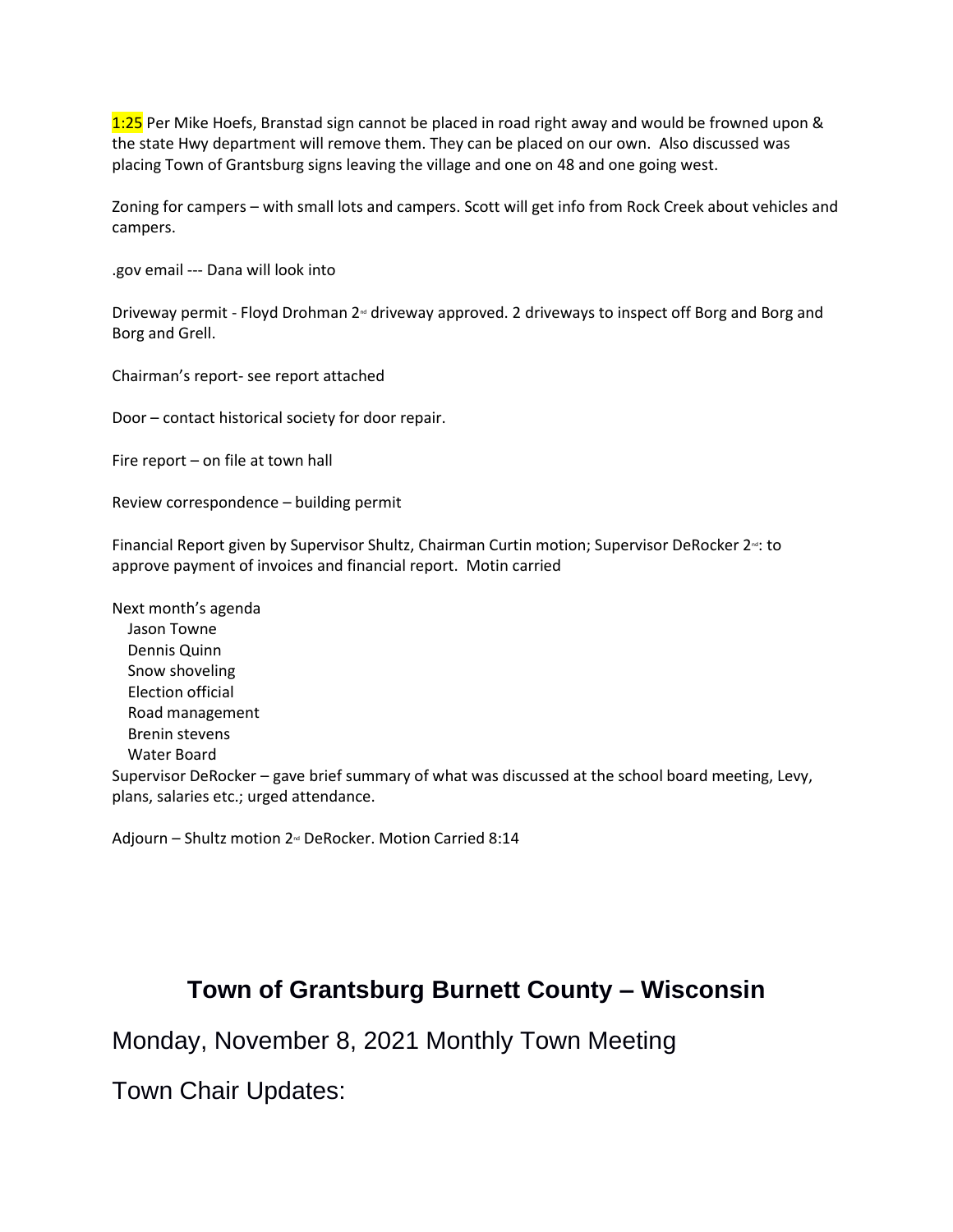10/21/2021 0743 Ulna Doornick called that a school bus driver reported a tree down on Lang Road near intersection with Assembly Road. Driver could not get around the down tree. Lee Moyer called 0747. Tree was removed shortly afterward

10/25/2021 Town Clerk called to say there was a report of a box spring and mattress on Fish Lake Road at the Meadows. Investigated. Lee Moyer called and asked to remove the box spring and mattress. He later reported a headboard, foot board and side boards were under the mattress

Brush cleared and tall grass removed from in front of Directional Road Sign on Skog Road at Russell Road and the Stop Sign on Russell Road at Skog Road

Lee Moyer was asked to place gravel on two DNR access drives to Fish Lake Road to protect asphalt during logging operations in the Fish Lake Wildlife Area

Lee Moyer added gravel to several places along Fish Lake Road's south road shoulder.

Three Year Road Plan completed and submitted to Mike Hoefs

2022 LRIP Proposal for Ferry Road completed and submitted to Mike Hoefs

2022-2024 Trip-S Proposal for 3.8 miles of Fish Lake Road completed and submitted to Mike Hoefs

Both Proposals may be Revised prior to submission to State in January.

Approved Driveway permit and final inspection completed on Hoffman Road for Floyd Drohman

Craig Selander has been contacted for design for covered entry shelters for sidewalks at West entry of the Grantsburg Town Hall.

Negotiations are on with Mike Hoefs, Burnett County Highway Department Commissioner, for snowplowing, salt and sanding in the Town of Grantsburg over the 2921-2022 season. The Highway Department is expecting a manpower issue. Leasing or renting plow and salt truck as well as grader has been discussed. Town would be required to hire a driver. Town may have to consider renting, leasing or buying Plow **Truck** 

Jensen Sundquist has been contacted in reference to liability insurance to cover County Highway equipment and hired driver

Spoke with Felecia Kelenvang Burnett County Highway Department: Today 11/08/2021 - Mike Hoefs will support the Town of Grantsburg if we have measurable snow or icy road conditions this Friday and/or through the weekend as we continue to negotiate snow removal for the 2021-2022 season